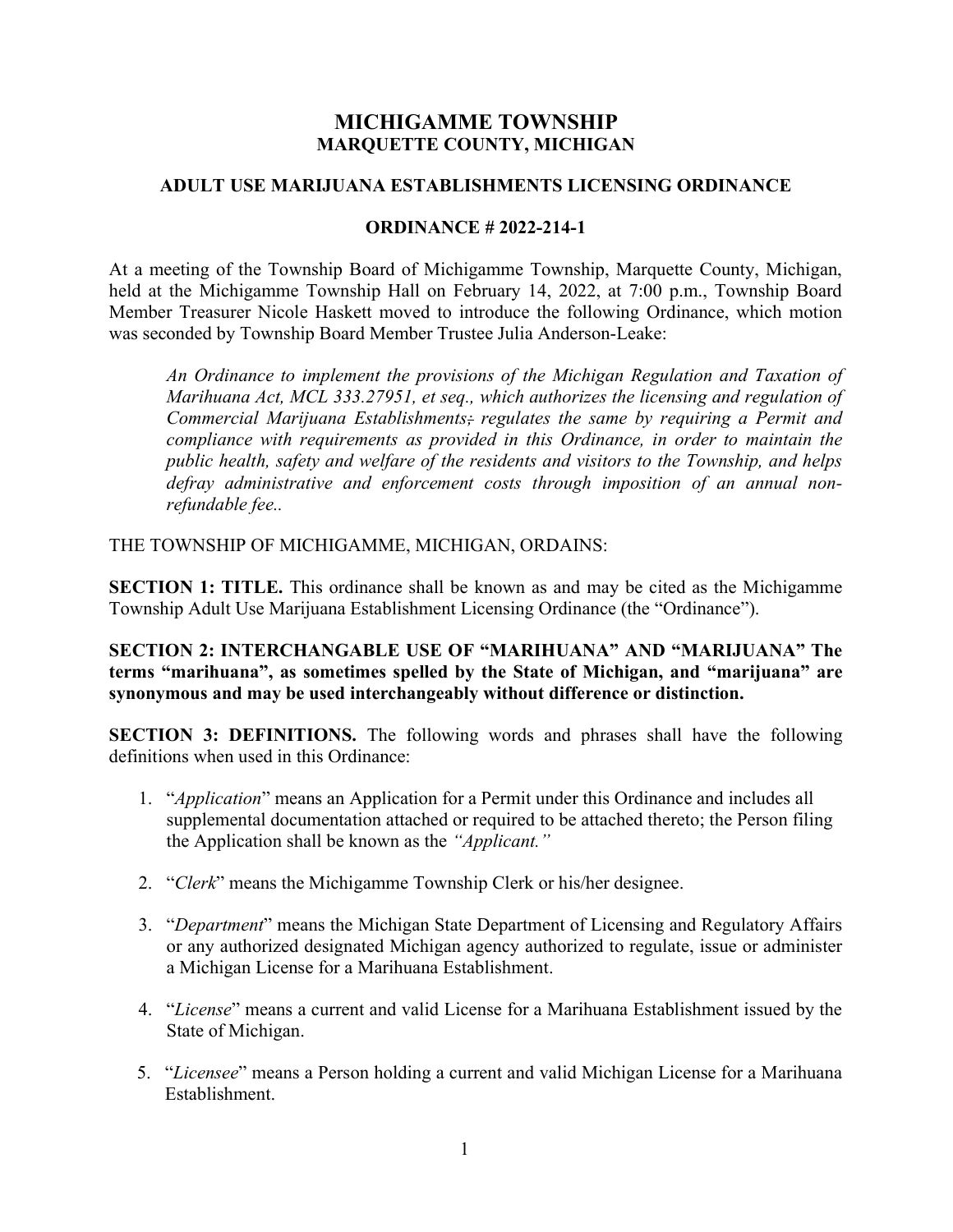- 6. "Permit" means a current and valid Permit for a Marihuana Operation issued under this Ordinance, which shall be granted to a Permit Holder only for and limited to a specific Permitted Premises and a specific Permitted Property.
- 7. "Permit Holder" means the Person that holds a current and valid Permit issued under this Ordinance.
- 8. "Permitted Premises" means the particular building or buildings within which the Permit Holder will be authorized to conduct the Marihuana Operation's activities pursuant to the Permit.
- 9. "Permitted Property" means the real property comprised of a lot, parcel, or other designated unit of real property upon which the Permitted Premises is situated.
- 10. "Marihuana" or "Marijuana" means that term as defined in Section 7106 of the Michigan Public Health Code, 1978 PA 368, MCL 333.7106.
- 11. "Marihuana Establishment" or "Establishment" means a location at which a "marihuana establishment," as that term is defined in the Michigan Regulation and Taxation of Marihuana Act, MCL 333.27951 et seq. ("MRTMA"), is approved or is seeking approval to operate under this Ordinance.
- 12. "Marihuana Operation" or "Operation" means any of the following marihuana-related businesses licensed under MRTMA:
	- a. "Marihuana Retailer" as that term is defined in the MRTMA;
	- b. "Processor," meaning a "marihuana processor" as defined in the MRTMA;
	- c."Secure Transporter," meaning both a "secure transporter" as defined in the MRTMA;
	- d."Grower," meaning both a "grower" as defined in the MRTMA;
	- e. "Safety Compliance Facility," meaning a "marihuana safety compliance facility" as defined in the MRTMA;
	- f. Marihuana Microbusiness," as that term is defined in the MRTMA;
	- g."Designated Consumption Establishment," as that term is defined by the Department of Licensing and Regulatory Affairs or as may be defined in the MRTMA;
	- h."Excess Marihuana Grower," as that term is defined by the Department of Licensing and Regulatory Affairs or as may be defined in the MRTMA;
	- i. "Marihuana Event Organizer," as that term is defined by the Department of Licensing and Regulatory Affairs or as may be defined in the MRTMA; and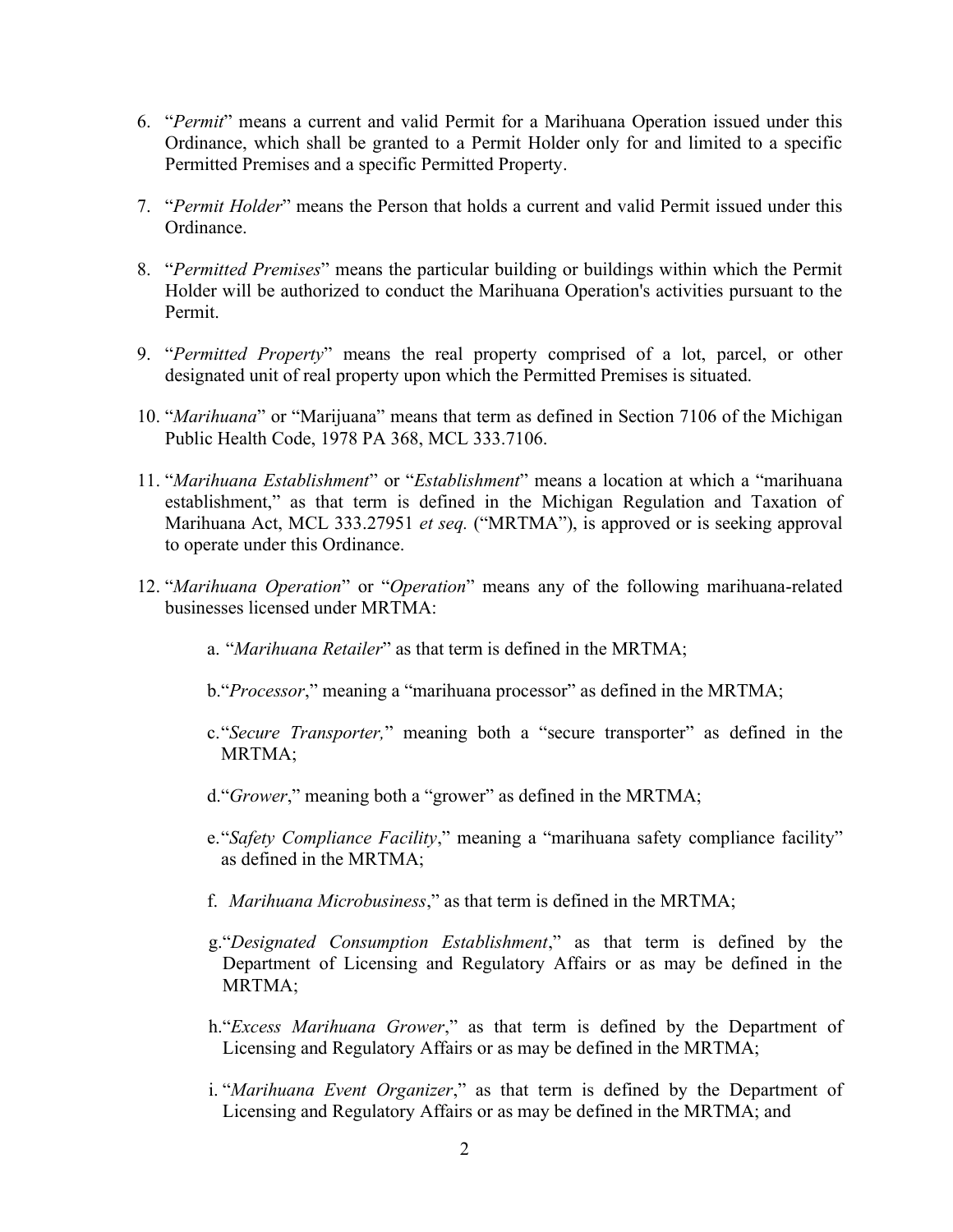j. "Temporary Marihuana Event" as that term is defined by the Department of Licensing and Regulatory Affairs or as may be defined in the MRTMA.

- 13. Paraphernalia" means drug paraphernalia as defined in Section 7451 of the Michigan Public Health Code, 1978 PA 368, MCL 333.7451, that is or may be used in association with either Adult Use or Medical Marihuana.
- 14. "Person" means a natural person, company, partnership, profit or non-profit corporation, limited liability company, or any joint venture for a common purpose.
- 15. "Process" or "Processing" means to separate or otherwise prepare parts of the marihuana plant and to compound, blend, extract, infuse, or otherwise make or prepare marihuana concentrate or marihuana-infused products.
- 16. "Public Place" means any area in which the public is invited or generally permitted in the usual course of business.
- 17. "Township" means the Township of Michigamme, a township located in Marquette County, Michigan.

## SECTION 4: PERMIT REQUIRED; NUMBER OF PERMITS AVAILABLE; ELIGIBILITY; GENERAL PROVISIONS.

- 1. The Township hereby authorizes the operation of the following types of Marihuana Operations, subject to the number of available Permits issued pursuant to Section 4.1:
	- a. Growers, Class A )
	- b. Growers, Class B ) Total of one (1) between Class A, B, or C.
	- c. Growers, Class C )
	- d. Processors: One (1)
- 2. The number of Marihuana Operation Permits in effect at any time shall not exceed the following maximums within the Township:
	- a. Grower Permits, Class A: )
	- b. Grower Permits, Class B: ) Total of one (1) between Class A, B, or C.
	- c. Grower Permits, Class C: )
	- d. Processor Permits: One (1)
	- e. Safety Compliance Facility Permits: 0
	- f. Marihuana Retailer: 0
	- g. Secure Transporter Permits: 0
	- h. Marihuana Microbusinesses: 0
	- i. Excess Marihuana Growers: 0
	- j. Marihuana Event Organizer: 0
	- k. Temporary Marihuana Event: 0
	- l. Designated Consumption Establishment: 0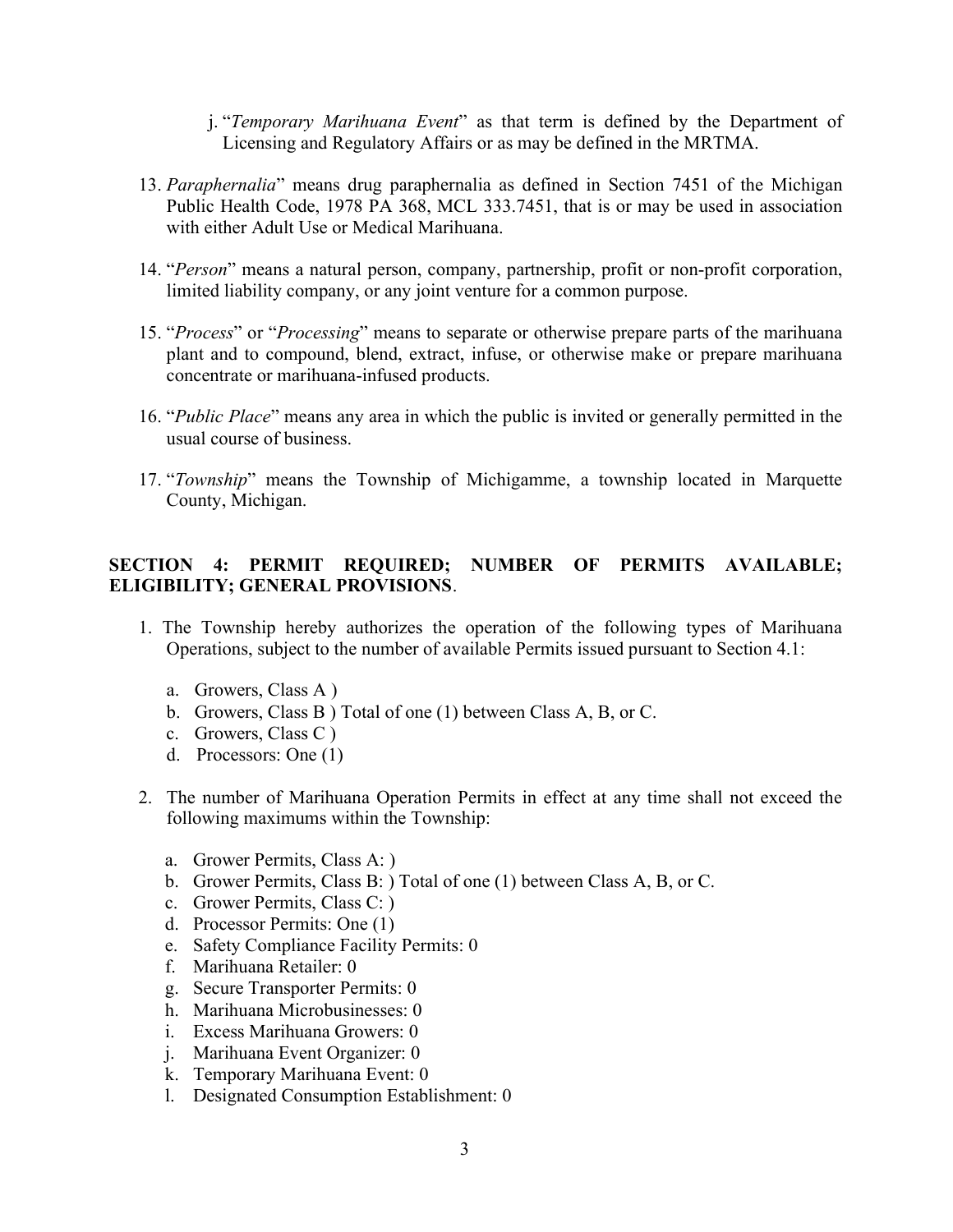The Township Board may periodically review and adjust these numbers by amendment of this Ordinance or as it determines to be advisable. Even if the numbers are not adjusted, the Township Board's findings shall be recorded in the Minutes of the relevant meeting of the Township Board. Such revisions shall not be the basis for termination or nonrenewal of a Permit previously issued.

- 3. It shall be unlawful for any person to engage in, or be issued a Permit for, the operation of any type of Marihuana Operation or Establishment not expressly authorized above. Nothing herein shall be construed to restrict the transportation of marijuana through Michigamme Township by a Secure Transporter or by other lawful means.
- 4. No person shall operate a Marihuana Operation at any time or at any location within the Township unless an effective Permit for that person at that location has been issued under this Ordinance. A Permit is nontransferable to a different location.
- 5. Marihuana Operations shall operate only as allowed under this Ordinance.
- 6. The requirements set forth in this Ordinance shall be in addition to, and not in lieu of, any other licensing or permitting requirements imposed by applicable federal, state or local laws, regulations, codes or ordinances.
- 7. A non-refundable Township Permit application fee shall be paid by each applicant for a Township Permit to operate any Marihuana Operation in the Township. The nonrefundable fee shall be in an amount of not more than \$5,000.00 as set by resolution of the Township Board, and which may from time to time be amended. The fee shall be paid with the initial application, as well as with each subsequent annual renewal application. The annual application fee is for the purpose of helping defray administrative and enforcement costs associated with the operation of an Adult Use Marihuana Establishment in the Township.
- 8. A Permit or Renewal Permit shall remain valid only for one year following its approval.
- 9. A Permit and a Renewal Permit shall not confer any vested rights or reasonable expectation of subsequent renewal on the Applicant or Permit Holder.
- 10. Each year, any pending Applications for renewal, amendment, or transfer of existing Permits shall be reviewed and granted or denied before Applications for new Permits are considered.
- 11. It is always the exclusive responsibility of each Permit Holder, Applicant, owner, partner, director, officer, or manager at all times during the Application period and during its operation to immediately provide the Township with all material changes in any information submitted on an Application and any other changes that may materially affect any state License or Township Permit.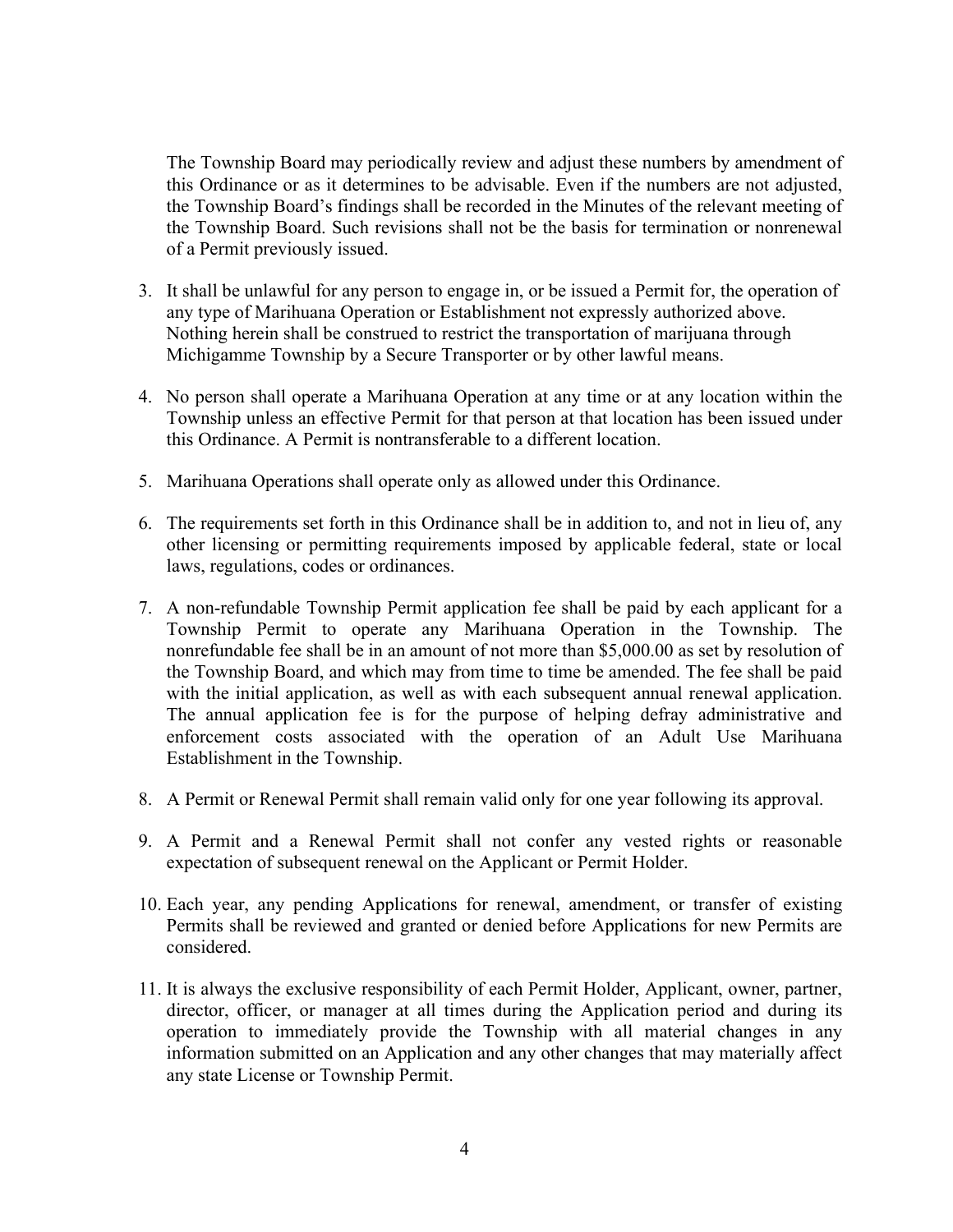- 12. No Permit issued under this Ordinance may be transferred to any Person unless the proposed transferee has submitted an Application, all required fees under this Ordinance have been paid and the Township Board has granted the Application to transfer the Permit.
- 13. No change in control of a business organization or any attempted transfer, sale, or other conveyance of, is permitted unless the proposed transferee has submitted an Application, all required fees under this Ordinance have been paid and the Township Board has approved any such change, transfer, sale or conveyance.
- 14. The Permit issued under this Ordinance shall be prominently displayed at the Permitted Premises in a location where it can be easily viewed by the public, law enforcement, and administrative authorities.
- 15. Acceptance by the Permit Holder of a Permit constitutes consent by the Permit Holder and its owners, officers, managers, agents, and employees for any state, federal or local law enforcement to conduct random and unannounced examinations of the Facility and all articles of property in that Facility at any time to ensure compliance with this Ordinance, any other local regulations, and with the Permit.
- 16. A Permit Holder may not engage in any other Marihuana Operation in the Permitted Premises or on the Permitted Property, or in its name at any other location within the Township, without first obtaining a separate Permit.

SECTION 5: OTHER LAWS AND ORDINANCES. In addition to the terms of this Ordinance, any Marihuana Operation shall comply with all Township Ordinances, including without limitation the Township Zoning Ordinance, to the extent such ordinances do not create obligations in conflict with this Ordinance. Any Marihuana Establishment shall comply with the provisions of the Regulation and Taxation of Marihuana Act. All Marihuana Operations require a Conditional Use Permit under Article VII of the Michigamme Township Zoning Ordinance and must adhere to all conditions of a Conditional Use Permit.

## SECTION 6: APPLICATION FOR, RENEWAL OF, AND TRANSFER OF PERMITS.

- 1. Application. An Application must be submitted for each and every single Permit or Marihuana Operation type which may be operated within the Township. An Application shall be submitted to the Clerk's Office, located at 202 West Main Street, Michigamme, Michigan 49861.
- 2. Pre-Qualification. Every person who applies for a Township Permit to operate a Marihuana Operation or Establishment is encouraged to first apply for and obtain a finding of prequalification status from the Michigan Department of Licensing and Regulatory Affairs (LARA), Marihuana Regulatory Agency, as authorized by R420.3(2) of the Rules promulgated by that Agency, and as may subsequently be amended.
- 3. Contents. An Application for a Permit shall, at a minimum, contain the following information: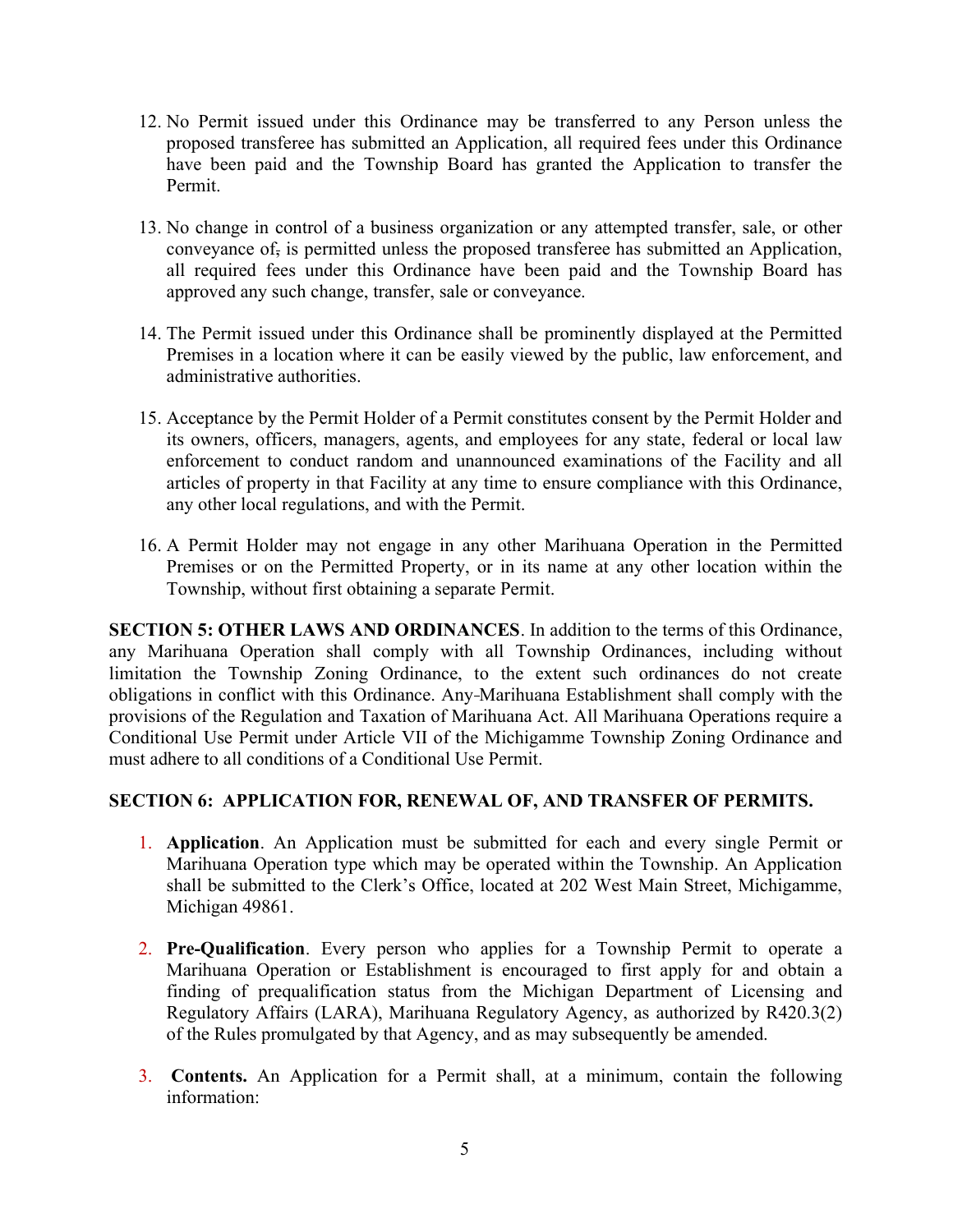- a. The name, address, phone number, and e-mail address of the Applicant or Permit Holder and the proposed Marihuana Operation sought by the Applicant;
- b. The names, physical home addresses, mailing addresses, dates of birth, social security numbers, and personal phone numbers for all owners, partners, directors, officers, and managers of the Permit Holder and the Marihuana Operation;
- c. One (1) copy of all the following:
	- 1) All documentation showing the Applicant's valid tenancy, ownership or other legal interest in the proposed Permitted Property and Permitted Premises. If the Applicant is not the owner of the proposed Permitted Property and Permitted Premises, a notarized statement from the owner of such property authorizing the use of the property for a
	- 2) If the Applicant is a corporation, non-profit organization, limited liability company or any other entity other than a natural person, indicates its legal status, attach a copy of all company formation documents (including amendments), a statement of all owners and their percentage of ownership in the company or corporation accounting for 100% of the ownership interest in the Applicant, proof of registration with the State of Michigan, and a certificate of good standing.
	- 3) A valid, unexpired driver's license or state issued photo ID for all owners, directors, officers, and/or managers of the proposed Marihuana Operation.
	- 4) Evidence of a valid sales tax license for the business if such a license is required by state law or local regulations.
	- 5) Application for Sign Permit, if any sign is proposed.
	- 6) Non-refundable Application fee per Permit.
	- 7) Business and Operations Plan, showing in detail the Marihuana Operation's proposed plan of operation, including without limitation, the following:
		- i. A description of the type of Facility or Establishment proposed and the anticipated or actual number of employees.
		- ii. A security plan meeting the requirements of this Ordinance, which shall include a general description of the security systems(s), current centrally alarmed and monitored security system service agreement for the proposed Permitted Premises, and confirmation that those systems will meet State requirements and be approved by the State prior to commencing operations.
		- iii. A description by category of all products to be sold.
		- iv. All Material Safety Data Sheets for any nutrients, pesticides, and other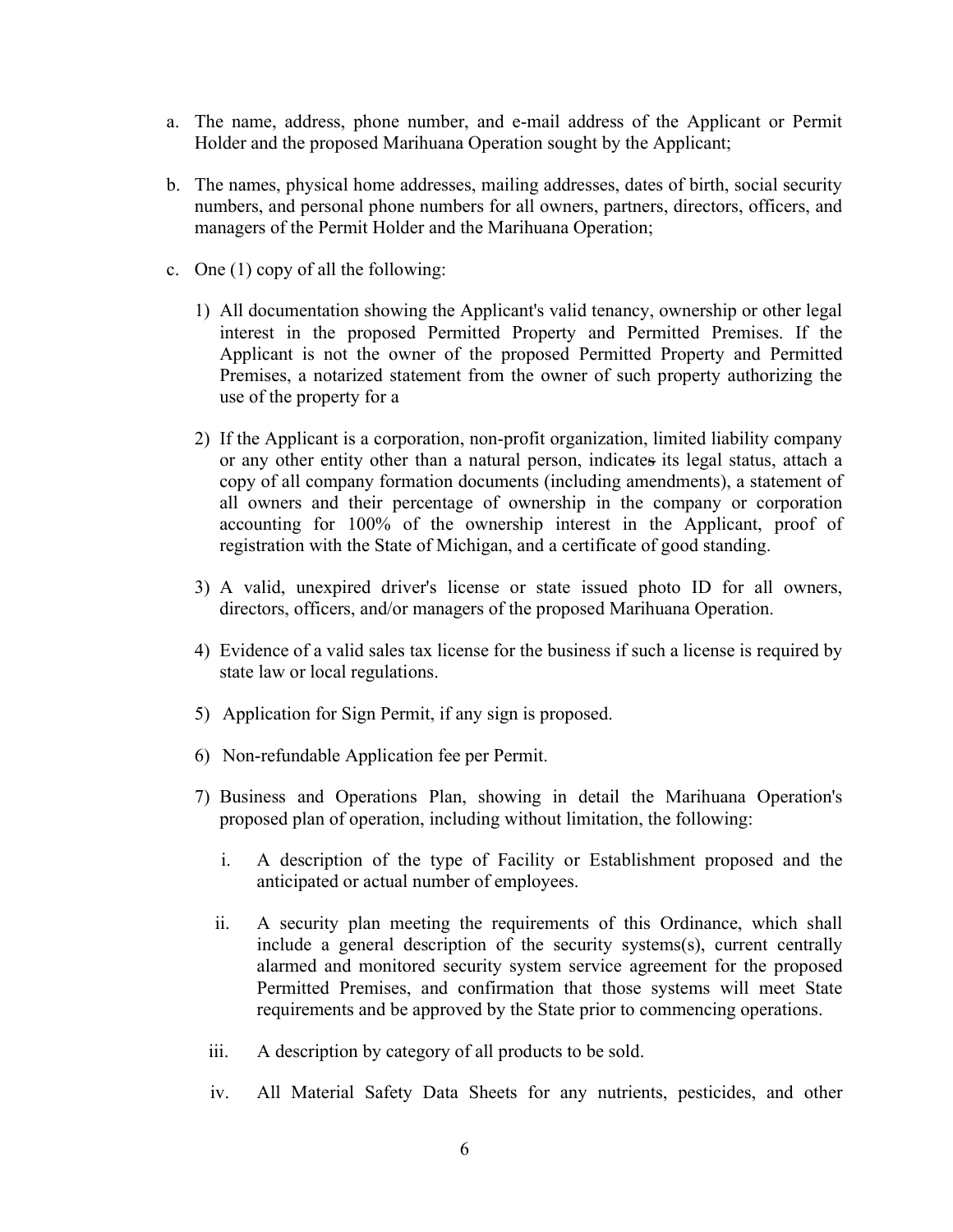chemicals proposed for use in the Marihuana Operation.

- v. A description and plan of all equipment and methods that will be employed to stop any impact to adjacent uses, including enforceable assurances that no odor will be detectable at the property line of the Permitted Premises.
- vi. A plan for the disposal of Marihuana and related byproducts that will be used at the Establishment.
- 8) A site plan and interior floor plan of the Permitted Premises and the Permitted Property.
- 9) An identification of any business that is directly or indirectly involved in the growing, processing, testing, transporting, or sale of Marihuana for the Establishment.
- 10) Whether any Applicant, owner, partner, director, officer, or manager of the Applicant or any entity owned or controlled by any owner, partner, director, officer, or manager of the Applicant has ever applied for or has been granted any commercial license or certificate issued by a licensing authority in Michigan or any other jurisdiction that has been denied, restricted, suspended, revoked, or not renewed and a statement describing the facts and circumstances concerning the application, denial, restriction, suspension, revocation, or nonrenewal, including the licensing authority, the date each action was taken, and the reason for each action.
- 11) A complete list of all marihuana Permits and Licenses held by the Applicant, or any owner, partner, director, officer, or manager of the Applicant or any entity owned or controlled in whole or part by any owner, partner, director, officer, or manager of the Applicant whether Commercial Medical Marihuana Facilities or Marihuana Establishments, including complete copies of the issued Permits and Licenses.
- 12) Information regarding any other Marihuana Establishment, Commercial Medical Marihuana Facility, similar Permit or License, or any other marihuana business or venture that the Applicant, or any owner, partner, director, officer, or manager of the Applicant or any entity owned or controlled in whole or part by any owner, partner, director, officer, or manager of the Applicant is authorized to operate in any other jurisdiction within the State, or another State, and their involvement in each.
- 13) An official statement issued by the Department of Licensing and Regulatory Affairs, Marihuana Regulatory Agency ("MRA"), or its successor, that the Applicant has either: (a) applied for prequalification status from MRA on the date of its Permit application to the Township or (b) proof of prequalification status from MRA for the Applicant.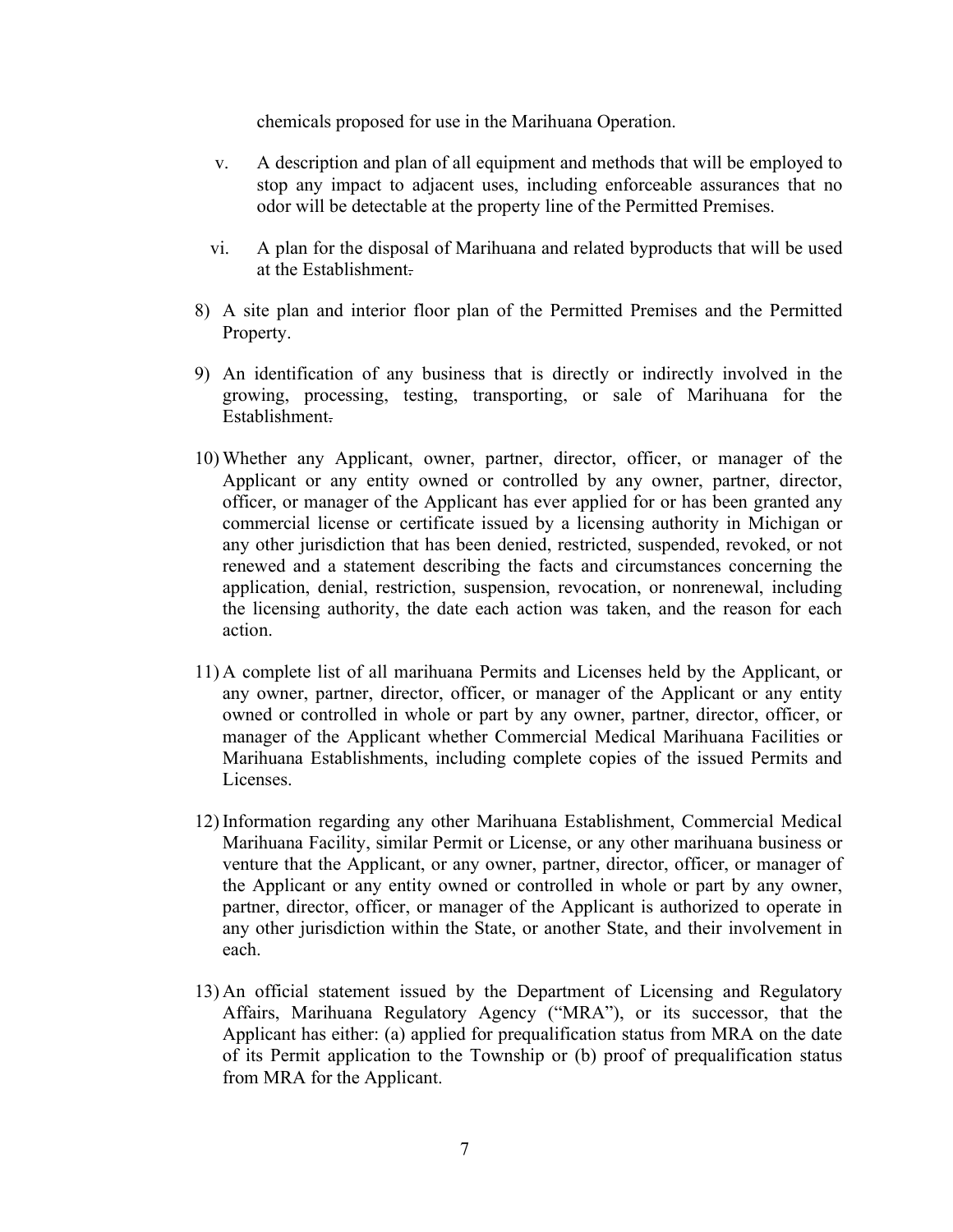- d. Any other information reasonably requested by the Township to be relevant to the processing or consideration of the Application.
- e. Information obtained from the Applicant or Permit Holder is exempt from public disclosure under state law.
- f. Applicant and all related Persons acknowledge and consent to a background check and investigation by the Township as a condition of the Township processing and reviewing the application for approval or denial of a Permit.
- g. A Renewal Application or Co-location Application may expressly incorporate by reference information or documentation contained in the original Permit Application or prior Permit Renewal Application, making it clear where such information or documentation can be found, provided that the information or documentation has not changed.
- h. Prior to the approval or renewal of an Application for a Grower Permit, an Applicant may amend the Class of the Grower Permit Application by submitting an application form and expressly incorporating by reference the information or documentation contained in the original Permit Application. The Township may impose a fee as established by resolution. The Applicant will be required to show proof of a valid state license allowing operation of the new class of the Grower Permit prior to operation.
- 4. Renewal Application. The same requirements that apply to all new Applications for a Permit apply to all Renewal Applications. Renewal Applications shall be submitted to and received by the Clerk not less than ninety (90) days prior to the expiration of the annual Permit. A Permit Holder whose Permit expires and for which a complete Renewal Application has not been received by the expiration date shall be deemed to have forfeited the Permit under this Ordinance. The Township will not accept Renewal Applications after the expiration date of the Permit.
- 5. Transfer Application. Any unauthorized transfer or attempted transfer of a Permit or ownership interest in a Permit Holder constitutes a violation of this Ordinance.
	- a. The same requirements that apply to all new Applications for a Permit apply to all Applications to transfer, sell, or otherwise convey an existing Permit to a new legal entity or individual(s). The person or entity holding the Permit shall also submit, a certified copy of the meeting minutes of the board of directors or members authorizing the transfer, sale, or conveyance of the Permit or, if the Permit Holder is a natural person, a notarized statement or other proof satisfactory to the Township authorizing the transfer. Only after the transferee has applied for and obtained approval for the transfer, including without limitation the payment of the same fees for the transferred Permit as applies for a new Permit, may the Permit be transferred.
	- b. No Permit Holder shall transfer, sell, or otherwise convey any ownership interest in the entity holding the Permit, without the express approval of the Township Board after submitting a transfer application under this Ordinance. The transferee applicant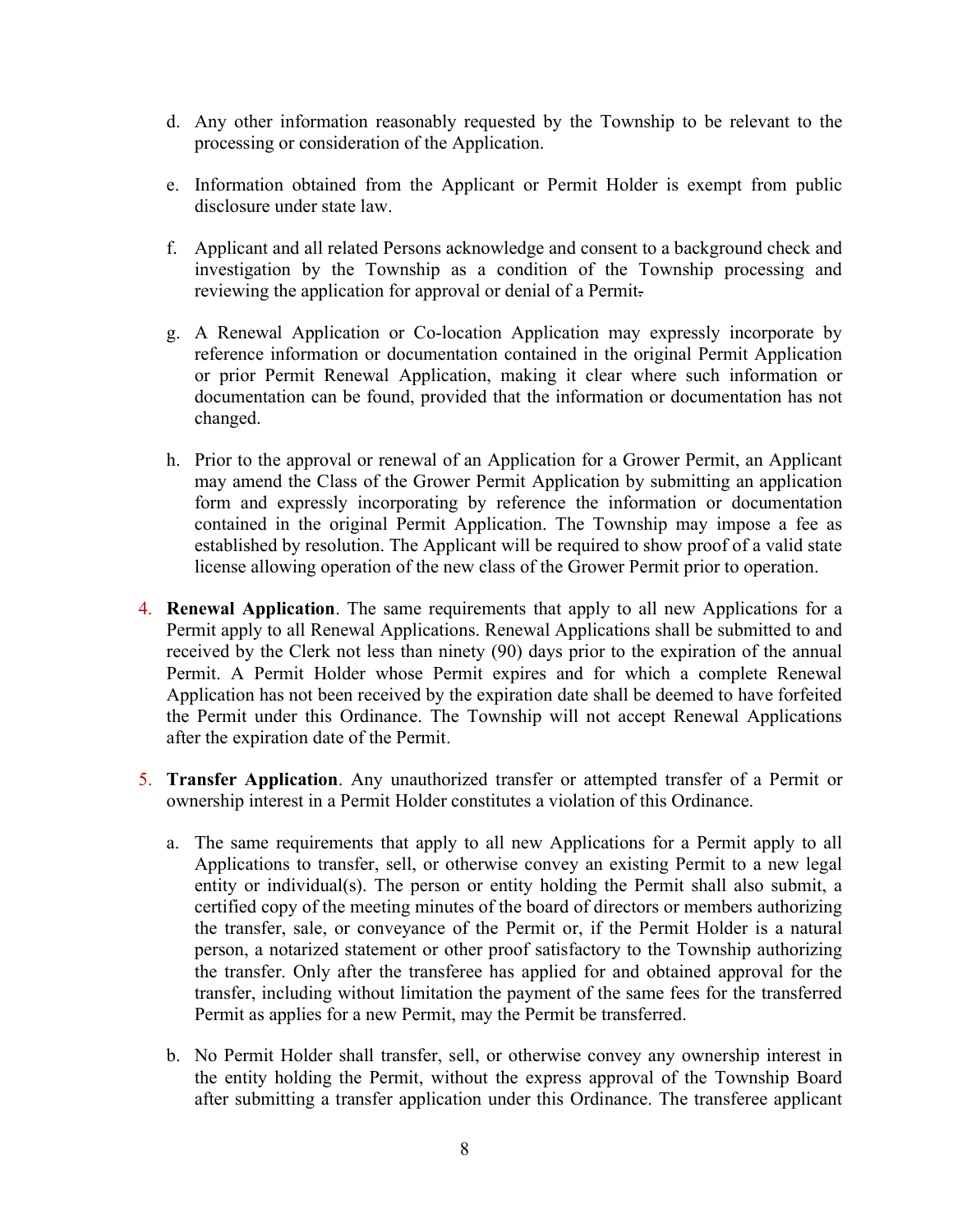and Permit Holder must submit a change in control transfer Application to the Clerk prior to any sale or transfer of stock or membership interest. The Application shall include all of the following:

- 1) The names, physical home addresses, mailing addresses, dates of birth, and social security numbers, and personal phone numbers for all owners, partners, directors, officers and managers of the Permit Holder, the Marihuana Operation, and Applicant;
- 2) If the Permit Holder is a corporation, non-profit organization, limited liability company or any other entity other than a natural person, attach a copy of all company formation documents, bylaws, and any amendments, purchase agreement for stock or membership interest, and a certified copy of the meeting minutes of the board of directors or members authorizing the sale of stock or membership interest.
- 3) If the Applicant is a corporation, non-profit organization, limited liability company or any other entity other than a natural person, it shall indicate its legal status, attach a copy of all company formation documents (including bylaws and amendments), identify all owners and their percentage of ownership in the entity accounting for 100% of the ownership interest in the Applicant, proof of registration with the State of Michigan, and a certificate of good standing.
- 4) A valid, unexpired driver's license or state issued photo ID for all owners, directors, officers, and/or managers of the Applicant.
- 5) Whether any Applicant or any owner, partner, director, officer, or manager of the Applicant or any entity owned or controlled by any owner, partner, director, officer, or manager of the Applicant has ever applied for or has been granted any commercial License or certificate issued by a licensing authority in Michigan or any other jurisdiction that has been denied, restricted, suspended, revoked, or not renewed and a statement describing the facts and circumstances concerning the application, denial, restriction, suspension, revocation, or nonrenewal, including the licensing authority, the date each action was taken, and the reason for each action.
- 6) Information regarding any other Marihuana Establishment, Commercial Medical Marihuana Facility, similar Permit or License, or any other marihuana business or venture that the Applicant, owner, partner, director, officer, or manager of the Applicant, or any entity owned or controlled by any owner, partner, director, officer, or manager of the Applicant is authorized to operate in any other jurisdiction within the State, or another State, and their involvement in each.
- 7) A non-refundable Application fee, as set by resolution of the Township Board.
- 8) Designation of at least one emergency contact person with full address, phone number(s) and email contact information, who will be on call for immediate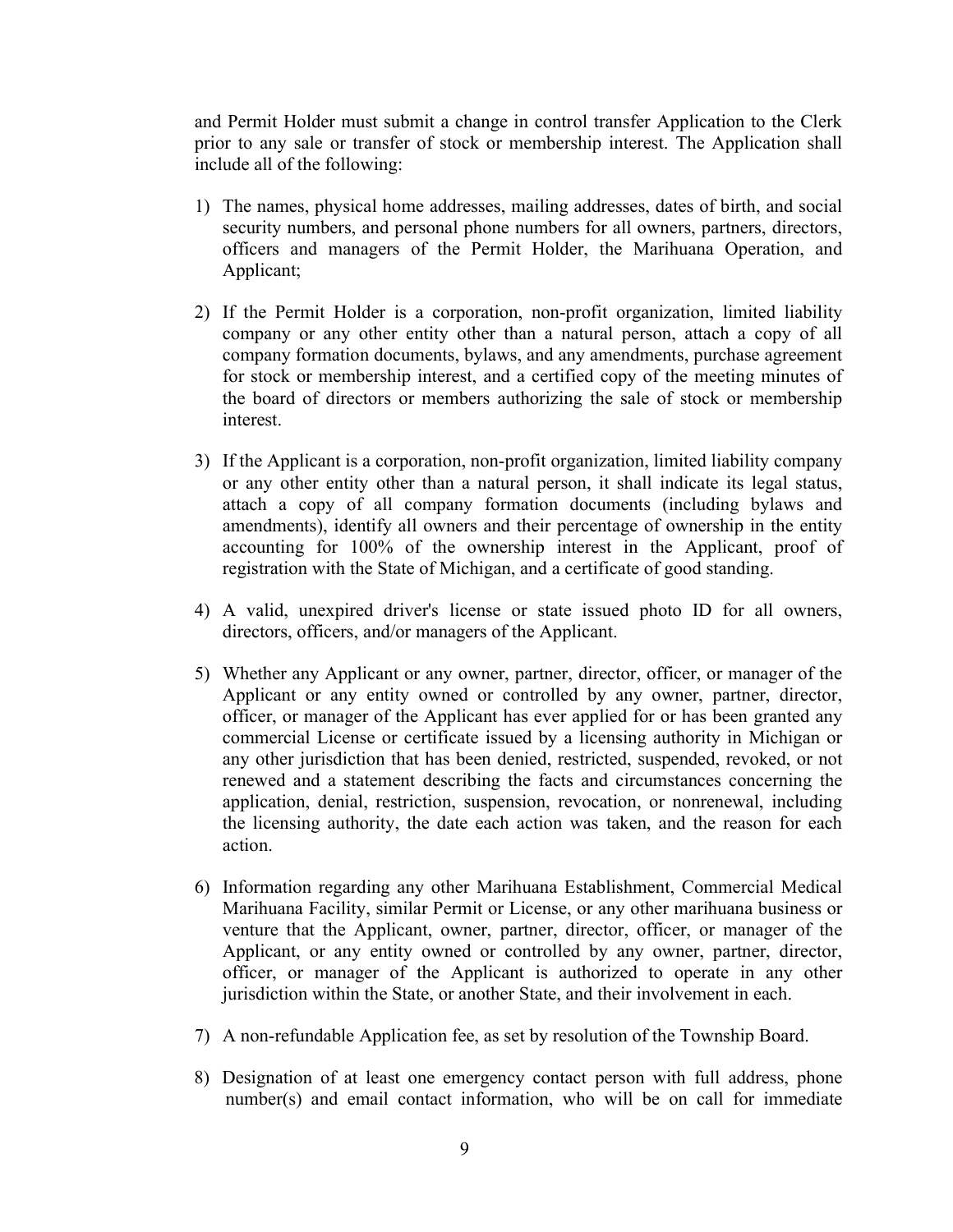availability if the need arises, after Permit is granted.

- 9) Any documents required to reflect that the Marihuana Operation will be operated and managed consistent with the current filings provided to the Township.
- 10) Any other information reasonably requested by the Township to be relevant to the processing or consideration of the Application.
- c. If, prior to the approval of an Application, an individual Applicant wishes to substitute a different Person as Applicant; or an Applicant that is a corporation, non-profit organization, limited liability company or any other entity other than a natural person, seeks to undergo a change in ownership, the current Applicant may submit a written request to the Clerk to amend the Application. Upon approval by the Clerk, the current Applicant may amend the Application to reflect such a change in identity or ownership, provided that the substituted Applicant(s) submits any documents required for a new Permit under this Ordinance. The Township Board may set a fee by resolution for such a change.
- d. The following actions constitute transfer of ownership and require a transfer application, application fee, and Township Board approval:
	- 1) Persons. Any transfer of an ownership interest in an Applicant or Permit Holder between Persons constitutes a transfer of ownership.
	- 2) Corporations. Any transfer of stock or any change in principal officers or directors of any corporation holding a Permit constitutes a transfer of ownership.
	- 3) Limited Liability Companies. Any transfer of membership interest or any change in managing members or change in the interest held by any managing members(s) of any limited liability company holding a Permit constitutes a transfer of ownership.
	- 4) Partnerships. Any transfer of a partnership interest or any change in general or managing partners of any partnership holding a Permit constitutes a transfer of ownership.
	- 5) Assets. Any transfer the assets held by an Applicant or Permit Holder within the Township constitutes a transfer of ownership

## 6. Approval, Issuance, Denial and Appeal.

a. All inspections, review, and processing of the Application, including transfer Applications, shall be completed within sixty (60) days of receipt of a complete Application and all required fees. The Township Board shall approve or deny the Permit within ninety (90) days of receipt of the completed Application and fees. If the Application is approved, then the Permit shall be issued to the Applicant as the Permit Holder.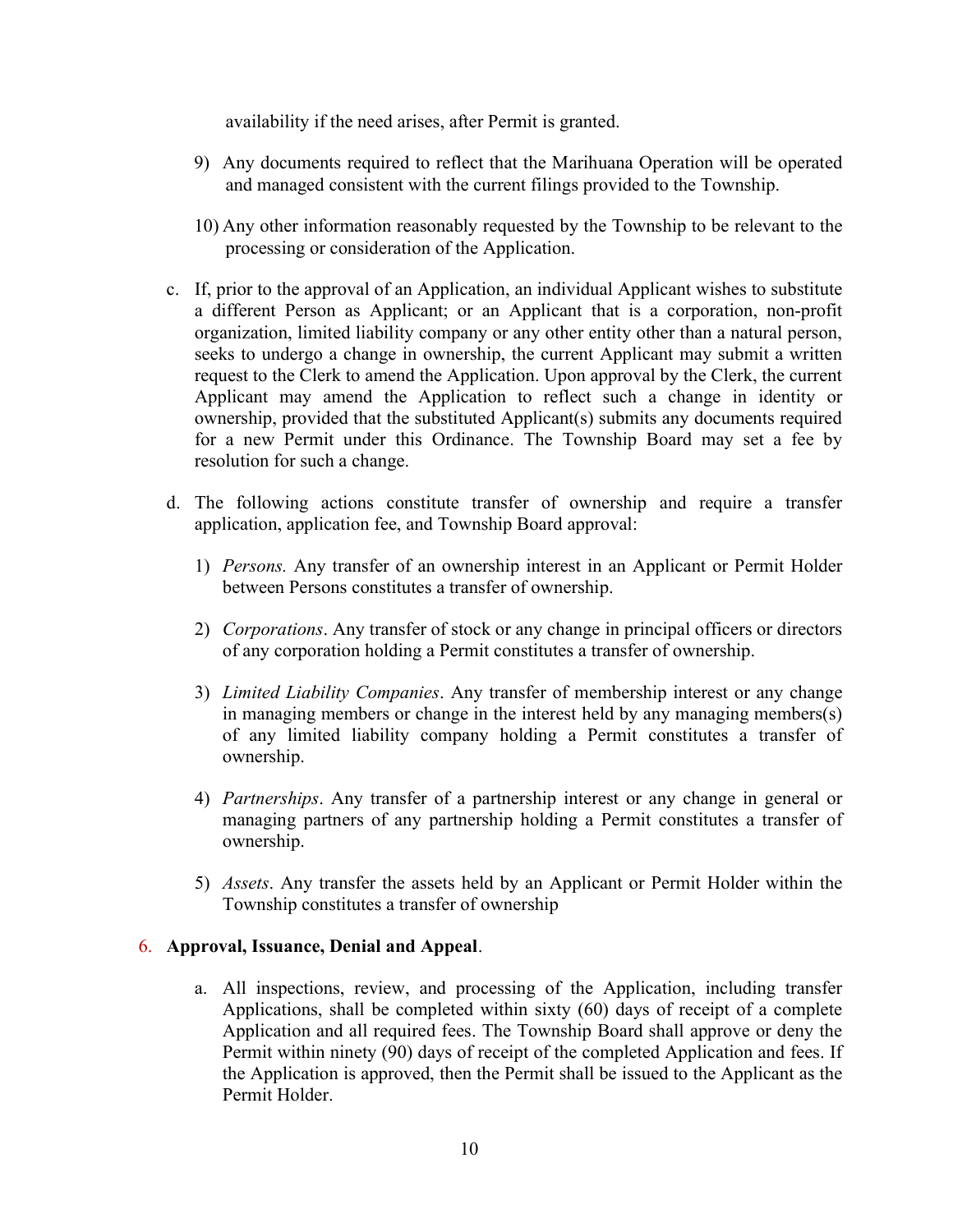- b. The processing time may be extended upon written notice by the Township for good cause, and any failure to meet the required processing time shall not result in the automatic grant of the Permit. Any denial must be in writing and must state the reason(s) for denial.
- c. If at any time there are a greater number of Applications for Permits than there are available Permits for Marihuana Operations within the Township, the Township shall decide among competing Applications by a competitive process intended to select the Applicants who are the best suited to operate within the Township.
- d. The Township has no obligation to process or approve any incomplete Application, and any times provided under this Ordinance shall not begin to run until the Township receives a complete Application, as determined by the Township Board. A determination of a complete Application shall not prohibit the Township from requiring supplemental information.
- e. Any final denial of a Permit may be appealed to a court of competent jurisdiction within twenty-one (21) days from the date the decision was served by ordinary mail; provided that: (1) with respect to a denial of a new Permit, the pendency of an appeal shall not have the effect of granting rights to an Applicant, subject to an order of the court; and (2) with respect to a Renewal Application, provided that the Applicant has paid all required fees (and any additional fees required during the pendency of the appeal), the pre-existing Permit shall be extended during the pendency of the appeal, unless otherwise ordered by a court. Further provided, however, that nothing herein shall be deemed to modify or create any additional appeal rights beyond those procedures set forth in the Michigamme Township Zoning Ordinance with regard to site plan review, application, or denial of Conditional Use Permits, zoning variances, or other matters specifically addressed by the Michigamme Township Zoning Ordinance.
- 5. No Building Currently Existing. Any Applicant for a Marihuana Operation whose building is not yet in existence at the time of the Township's initial approval shall have one (1) year immediately following the date of the Township's initial approval to commence construction of the building, in accordance with applicable zoning ordinances, building codes, and any other applicable state or local laws, rules or regulations, and to thereafter complete construction and commence business operations without unreasonable delay.
- 6. Effect of Transfer. Immediately following the approval of a transfer by the Township Board, transferee(s) will obtain all the interests, rights, obligations, and responsibilities of the previous Permit Holder. Once a Permit Holder has transferred his or her ownership interest, any privileges enjoyed by that Permit Holder under this Ordinance are terminated. For transfers where no building is yet in existence, the deadline for construction may be extended to one year immediately following the date the transfer is effectuated, but construction must commence within three years after the Township's initial approval of the Permit, regardless of any subsequent transfers.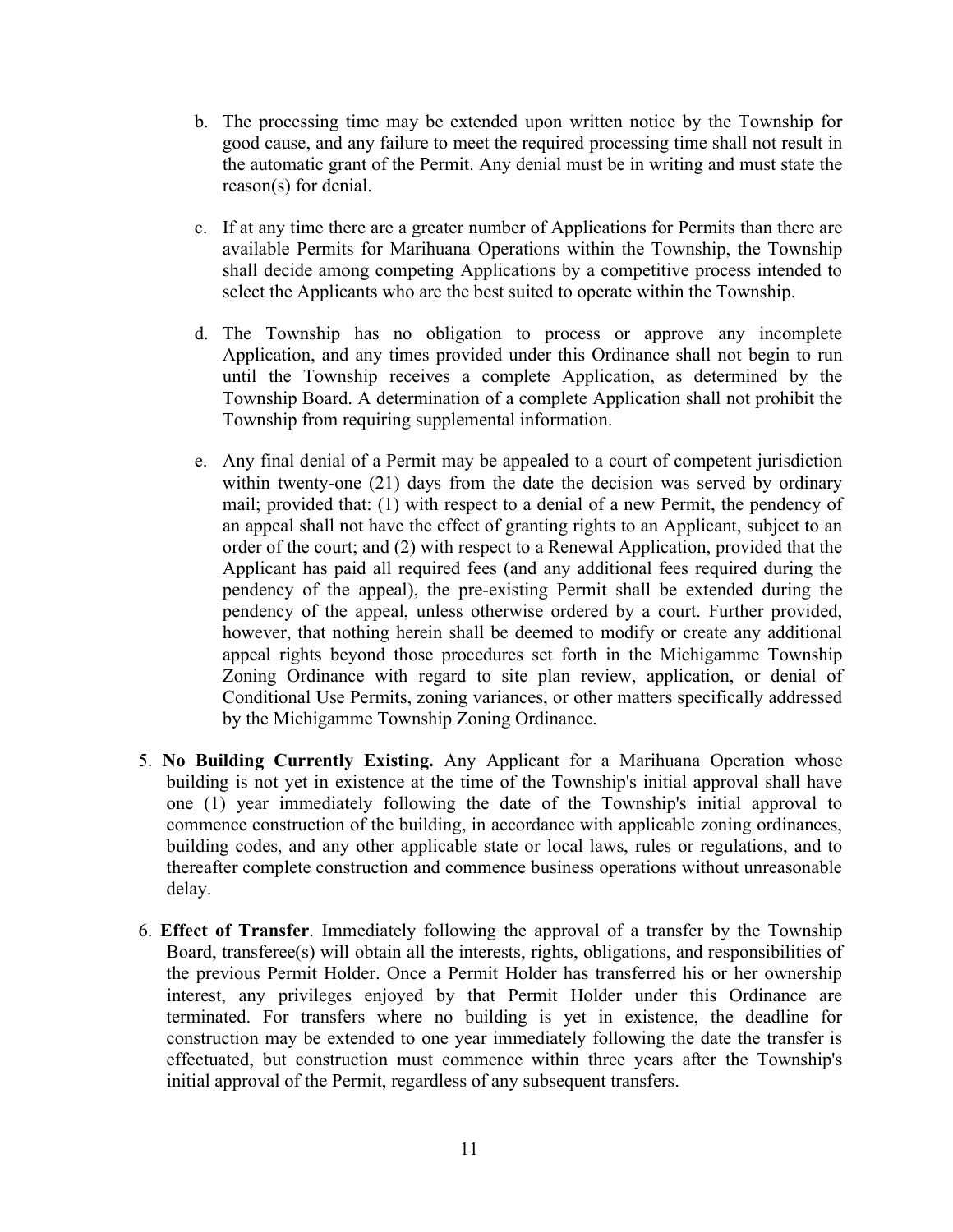#### 7. Duty to Supplement.

- a. If, at any time before or after a Permit is issued pursuant to this Ordinance, any information required in the Permit Application, the MRTMA, or any rule or regulation promulgated thereunder, changes in any way from that which is stated in the Application, the Applicant or Licensee shall supplement such information in writing within thirty (30) days from the date upon which such change occurs.
- b. An Applicant or Permit Holder has a duty to notify the Township Board in writing of any pending criminal charge, and any criminal conviction of a felony or other offense involving a crime of moral turpitude by the Applicant, any owner, principal officer, director, manager, or employee within ten (10) days of the date when the Applicant, any owner, officer, director, or manager has notice of the event.
- c. An Applicant or Permit Holder has a duty to notify the Township Board in writing of any pending criminal charge, and any criminal conviction, whether a felony, misdemeanor, or any violation of a local law related to the cultivation, processing, manufacture, storage, sale, distribution, testing or consumption of any form of marihuana, the MRTMA, any building, fire, health or zoning statute, code or ordinance related to the cultivation, processing, manufacture, storage, sale, distribution, testing or consumption of any form of marihuana by the Applicant, any owner, officer, director, manager, or employee within (10) ten days of the date when the Applicant, any owner, principal officer, director, or manager has notice of the event.

SECTION 7: OPERATIONAL REQUIREMENTS. Marihuana Operations issued a Permit under this Ordinance and operating in the Township shall at all times comply with the following operational requirements, which the Township Board may review and amend from time to time as it determines reasonable.

- 1. Scope of Operation. Marihuana Operations shall comply with all respective applicable codes of the local zoning, building, and health departments, except to the extent and manner that they are inconsistent with either the MRTMA or this Ordinance. Marihuana Establishments must hold a valid local Permit and Michigan Marihuana Establishment License for the type of Marihuana Establishment intended to be carried out on the Permitted Property. The Facility or Establishment operator, owner or Licensee must have documentation available that local and State sales tax requirements, including holding any licenses, if applicable, are satisfied.
- 2. Required Documentation. Each Marihuana Establishment shall be operated from the Permitted Premises on the Permitted Property. No Marihuana Establishment shall be permitted to operate from a moveable, mobile or transitory location, except for a Permitted and Licensed Secure Transporter when engaged in the lawful transport of Marihuana. No person under the age of twenty one (21) shall be allowed to enter into the Permitted Premises.
- 3. Security. Permit Holders shall at all times maintain a security system that meets State law requirements, and shall also include the following:
	- a. Security surveillance cameras installed to monitor all entrances, along with the interior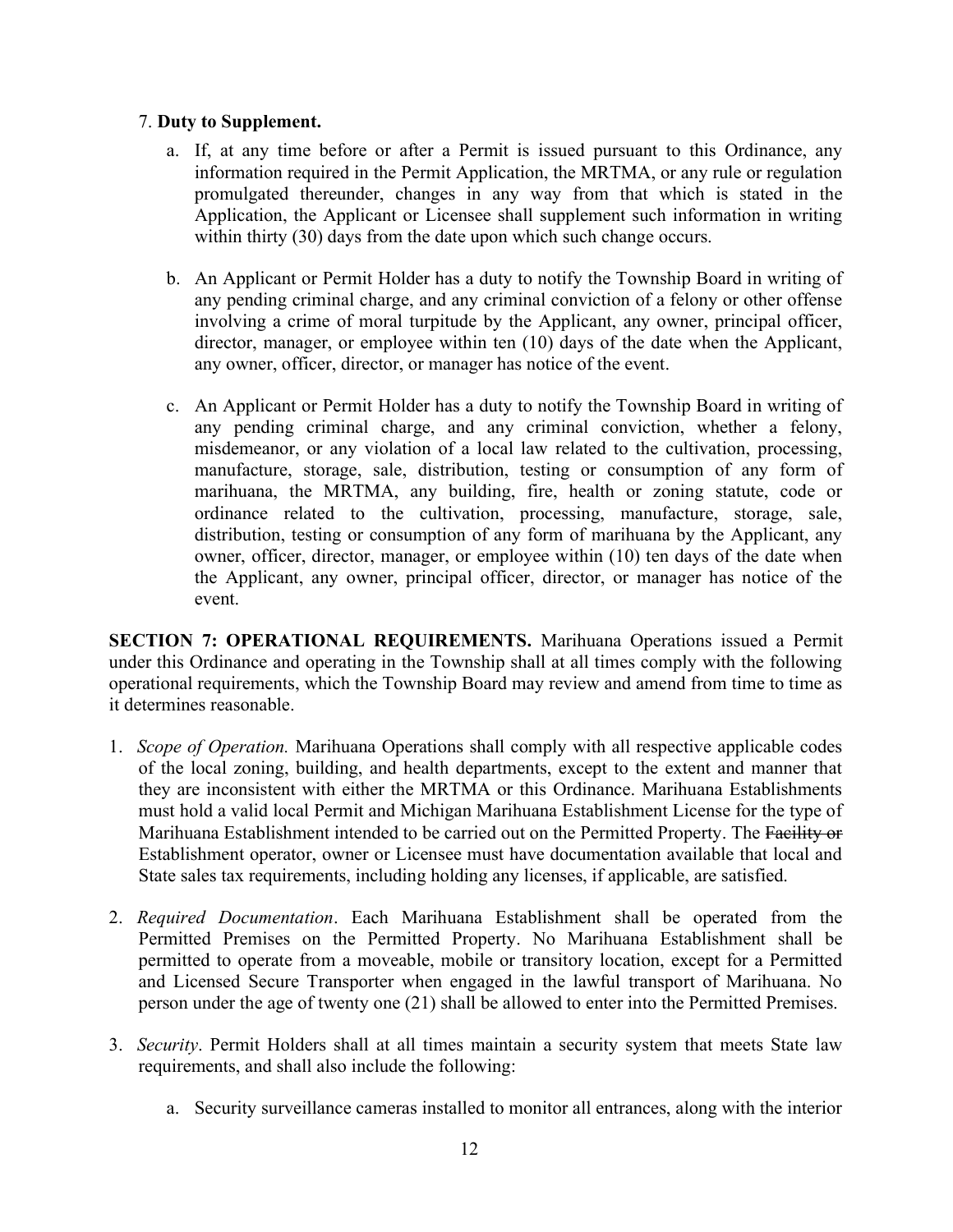and exterior of the Permitted Premises;

- b. Robbery and burglary alarm systems which are monitored and operated 24 hours a day, 7 days a week;
- c. A locking vault or secured room that shall store all Marihuana and cash remaining in the Establishment overnight, except for Marihuana actively grown in a Grower Facility or Establishment;
- d. All Marihuana in whatever form stored at a Permitted Premises shall be kept in a secure manner and shall not be visible from outside the Permitted Property, nor shall it be grown, processed, exchanged, displayed, or dispensed outside the Permitted Premises; and
- e. All security recordings and documentation shall be preserved for not less than thirty (30) days by the Permit Holder and shall be made available to any law enforcement person or agency, upon reasonable request for inspection.
- 4. *Required Spacing*. No Marihuana Operation shall be located within ten-thousand (10,000) feet from another Marihuana Establishment use in the Township, with the minimum distance between uses measured between the nearest property lines of an existing use to a proposed use.
- 5. Zoning Districts. Marihuana Establishments shall be located within the Industrial Development (District I) under Section 315 of the Michigamme Township Zoning Ordinance, and shall be subject to a mandatory Conditional Use Permit pursuant to Article VII of the Zoning Ordinance.
- 6. Co-location. Marihuana Operations may be located at the same Permitted Premises as other Marihuana Operations, provided that a Township Permit is applied for and issued for each individual Facility and consistent with any other rule, regulation, or state law, the MRTMA (as amended from time to time), and any rules promulgated thereunder.
- 7. Stacked license. An Applicant for a grower facility may apply to stack another grower permit at the Establishment or Permitted Premises. The applicant shall be subject to the same requirements as a renewal permit application, including payment of a separate application fee for each stacked permit. Permits or Licenses may only be stacked consistent with state law and the rules and regulations promulgated by the Department, and subject to availability of additional Permits under this Ordinance.
- 8. Amount of Marihuana. The amount of Marihuana on the Permitted Property and under the control of the Permit Holder, owner or operator of the Marihuana Operation shall not exceed that amount permitted by the state License or the Township's Permit.
- 9. Sign Restrictions. All signs shall comply with applicable local, state, or federal law or rule governing Marihuana Establishments., including Article V, "Signs", of the Michigamme Township Zoning Ordinance. A Permitted Premises or Permitted Property may not contain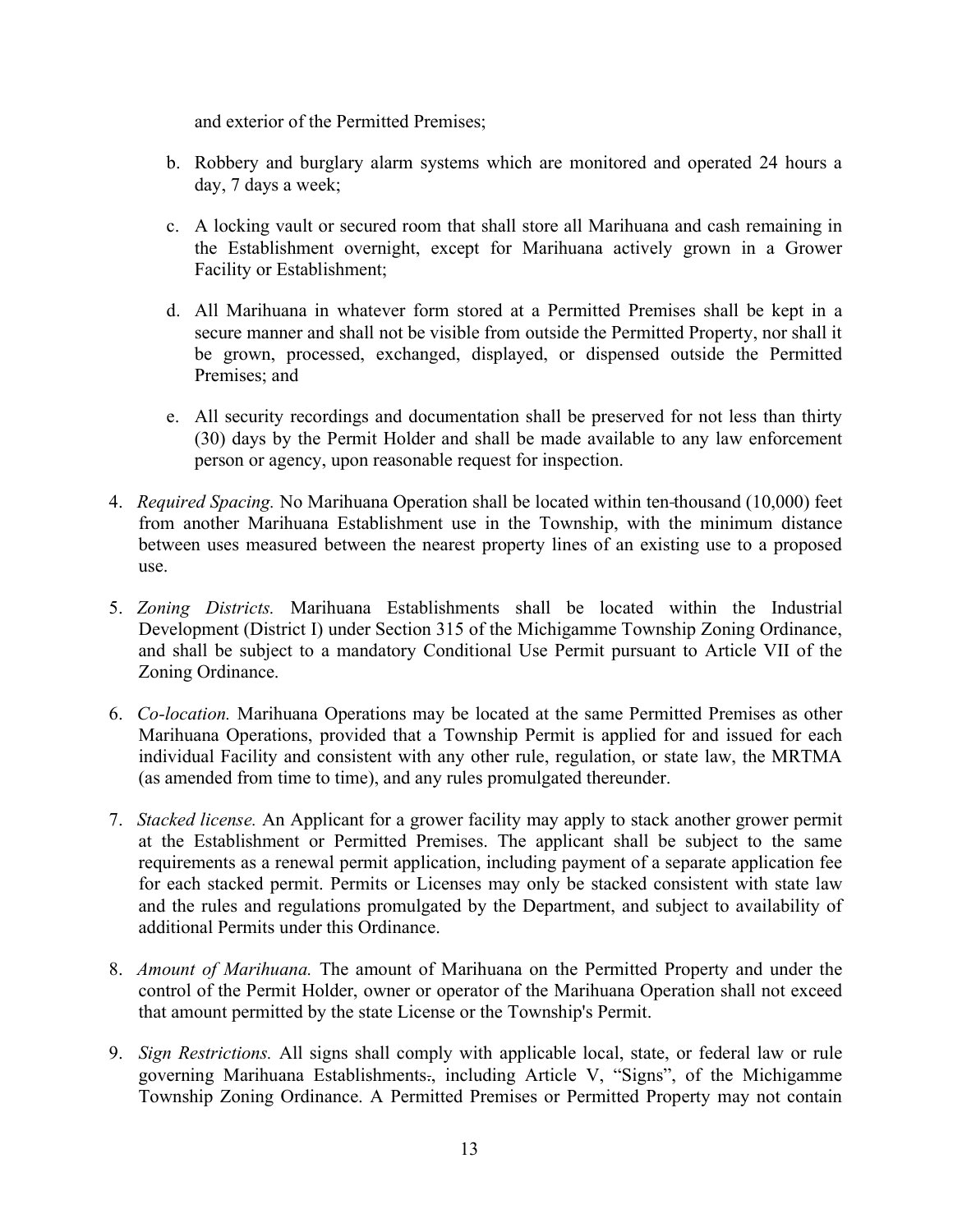flashing or animated signs. No pictures, photographs, drawings or other depictions of Marihuana or Marihuana Paraphernalia shall appear on the outside of any Permitted Premises nor be visible outside of the Permitted Premises on the Permitted Property. The words "Marijuana" "Marihuana," "cannabis" and any other words used or intended to convey the presence or availability of Marihuana shall not appear on the outside of the Permitted Premises nor be visible outside of the Permitted Premises on the Permitted Property. Licensees and Permit Holders shall not advertise a marihuana product where the advertisement is visible to members of the public from any street, sidewalk, park, or other Public Place.

- 10. Use of Marihuana. The sale, consumption, or use of alcohol or tobacco products on the Permitted Premises is prohibited. Smoking or consumption of controlled substances, including Marihuana, on the Permitted Premises is prohibited.
- 11. Indoor Operation. All activities of Marihuana Operations, including without limitation, distribution, growth, cultivation, or the sale of Marihuana, and all other related activity permitted under the Permit Holder's License or Permit must occur indoors. The Marihuana Operation's design and operation shall minimize any impact to adjacent uses, including the control of any odor by maintaining and operating an air filtration system so that no odor is detectable at the property line of the Permitted Premises.
- 12. Distribution. No person operating a Marihuana Operation shall provide or otherwise make available Marihuana to any person who is not legally authorized to receive Marihuana under state law.
- 13. Permits. All necessary building, electrical, plumbing, and mechanical permits must be obtained for any part of the Permitted Premises in which electrical, wiring, lighting, or watering devices that support the cultivation, growing, harvesting, or testing of Marihuana are located.
- 14. *Waste Disposal*. Permit Holders and owners and operators of Marihuana Operations shall use lawful methods to dispose waste or by-products from any activities allowed under the License or Permit according to all applicable local, state, and federal laws, and regulations including but not limited to Michigan Marijuana Regulatory Agency Rule 36. Permit Holders and owners and operators of Marihuana Operations must dispose waste from marihuana products in secure waste receptacles and shall render marihuana product waste into an unusable and recognizable form by incorporating the marihuana product waste with other non-consumable solid waste. Permit Holders and owners and operators of Marihuana Operations shall manage all hazardous waste subject to Part 111 of the Natural Resources and Environmental Protection Act, 1994 PA 451, MCL 324.11101 et seq.
- 15. Transportation. Marihuana may be transported by a Secure Transporter within the Township under this Ordinance, and to effectuate its purpose, only:
	- a. By Persons who are otherwise authorized by state law to possess Marihuana;
	- b. In a manner consistent with all applicable state laws and rules, as amended;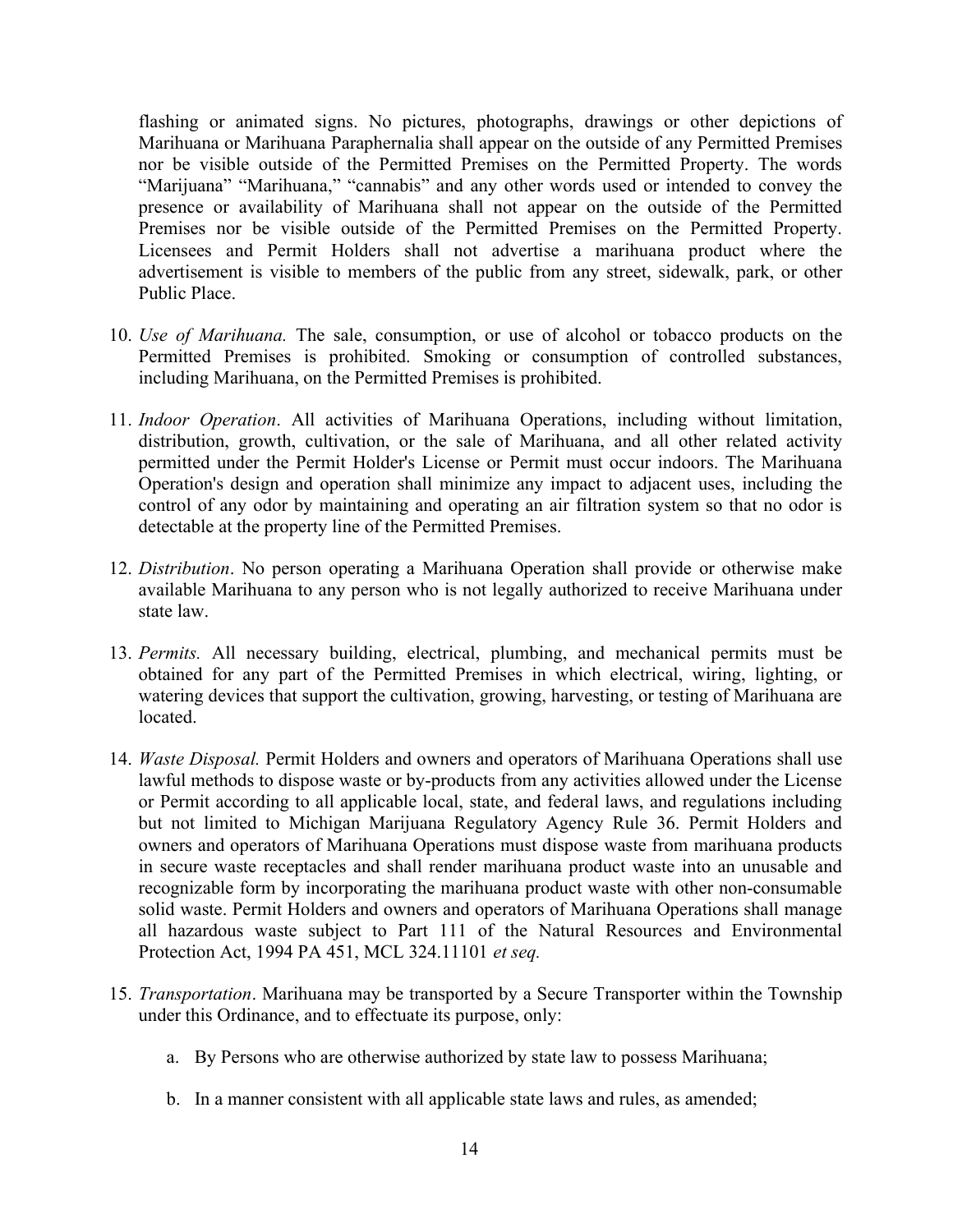- c. In a secure manner designed to prevent the loss of the Marihuana;
- d. No vehicle used for the transportation or delivery of Marihuana under this Ordinance shall have for markings the words "Marihuana", "cannabis" or any similar words; pictures or other renderings of the Marihuana plant; advertisements for Marihuana or for its sale, transfer, cultivation, delivery, transportation or manufacture, or any other word, phrase or symbol indicating or tending to indicate that the vehicle is transporting Marihuana; and
- e. No vehicle may be used for the ongoing or continuous storage of Marihuana, but may only be used incidental to, and in furtherance of, the transportation of Marihuana.
- 16. External Lighting. All exterior light fixtures shall be designed, located, installed, and maintained in such a manner as to:
	- a. Prevent glare or light trespass onto neighboring properties to the greatest extent possible.
	- b. Be downward cast onto the area being lit. No upward cast or horizontal cast lighting fixtures shall be utilized.
	- c. Be shielded so the bulb, diode, or lens is recessed or flush with the bottom surface of the lighted portion of the fixture.
	- d. Preserve the night sky in the neighborhood to the greatest extent possible.
- 17. Additional Conditions. The Township Board may impose such reasonable terms and conditions on a Marihuana Operation Conditional Use as may be necessary to protect the public health, safety and welfare, and to obtain compliance with the requirements of this Ordinance and applicable law.

SECTION 8: PENALTIES AND CONSEQUENCES FOR VIOLATION. In addition to any other penalties or legal consequences provided under applicable federal, state and local law, regulations, codes and ordinances:

- 1. Violations of the provisions of this Ordinance or failure to comply with any of the requirements of this Ordinance shall constitute a misdemeanor. Any person who violates this Ordinance or fails to comply with any of the requirements of this Ordinance shall be deemed guilty of a misdemeanor, and upon conviction thereof, shall be fined not more than \$500.00, or imprisoned for not more than 90 days, or both, and, in addition, shall pay all costs and expenses involved. Each day such violation continues shall be considered a separate offense.
- 2. Violations of the provisions of this Ordinance or failure to comply with any of the requirements of this Ordinance shall be subject to and found responsible for a municipal civil infraction. The forfeiture for any municipal civil infraction shall be five hundred dollars (\$500.00) plus court costs, attorney fees and abatement costs of each violation, together with all other remedies pursuant to MCL  $600.8701$ , et seq. Each day a violation continues shall be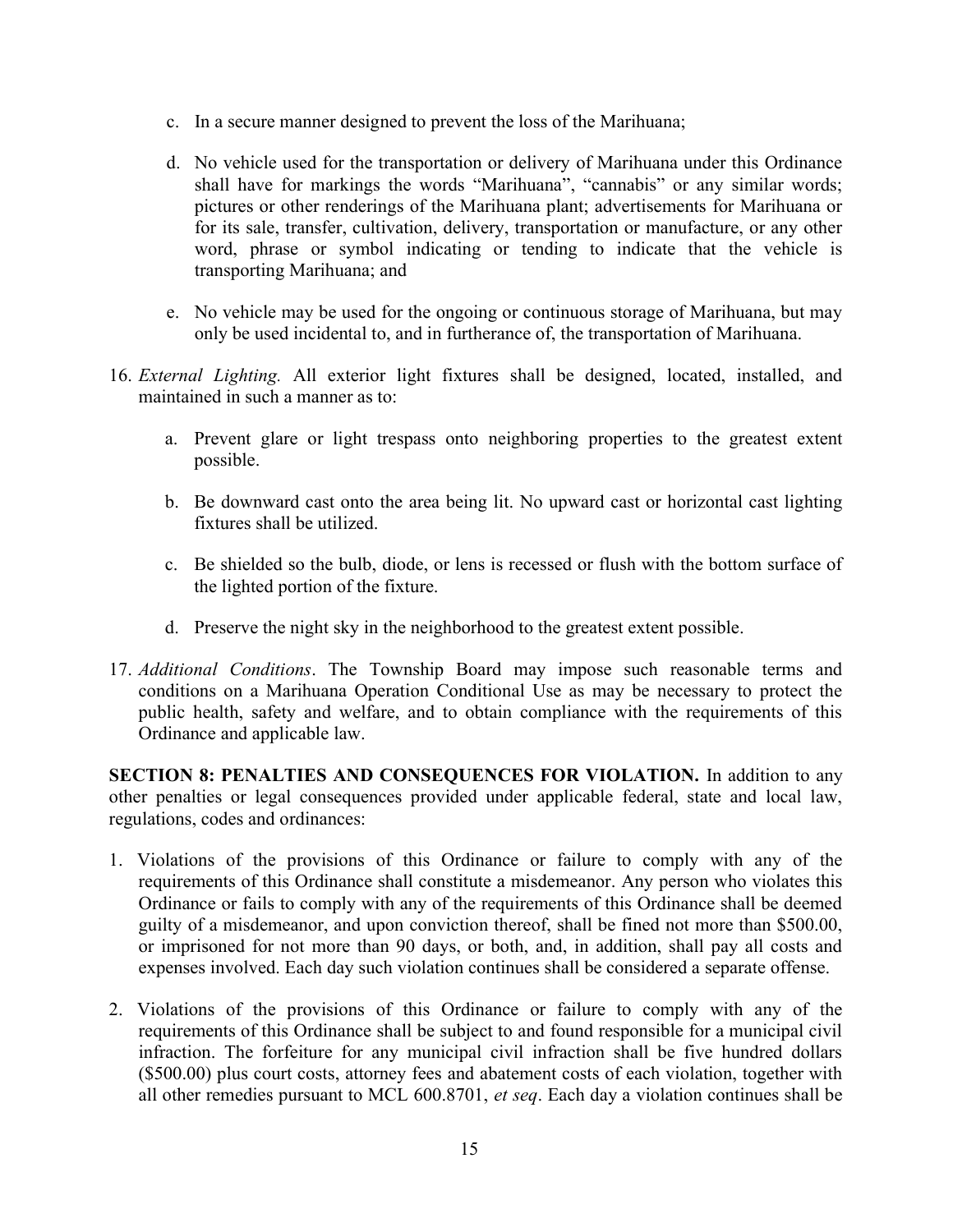deemed a separate municipal civil infraction.

- 3. Revocation. A Permit issued under this Ordinance may be denied, limited, revoked, or restricted under any of the following conditions:
	- a. Any fraudulent, false, misleading, or material misrepresentation contained in the Application.
	- b. Repeat violations of any requirements of this Ordinance or other applicable law, rule, or regulation. As used in this subsection, the term "repeat offense" means a second (or any subsequent) misdemeanor violation or civil infraction of the same requirement or provision committed within any six-month period and upon conviction or responsibility thereof.
	- c. A valid License is not maintained as required by this Ordinance.
	- d. The Permit Holder, its agent, manager, or employee failed to timely submit any document or failed to timely make any material disclosure as required by this Ordinance.

If a Permit is revoked or limited under this Ordinance, the Township or its designee shall issue a notice stating the revocation, limitation, or restriction including the reason for the action and providing a date and time for an evidentiary hearing before the Township Board.

- 4. The owner of record or tenant of any building, structure or premises, or part thereof, and any architect, builder, contractor, agent, or person who commits, participates in, assists in or maintains such violation may each be found guilty or responsible of a separate offense and suffer the penalties and forfeitures provided in subsections (1) and (2) of this section, except as excluded from responsibility by state law.
- 5. In addition to any other remedies, the Township may institute proceedings for injunction, mandamus, abatement, or other appropriate remedies to prevent, enjoin, abate, or remove any nuisance or other violations of this Ordinance. The rights and remedies provided herein are both civil and criminal in nature. The imposition of any fine, jail sentence or forfeiture shall not exempt the violator from compliance with the provisions of this Ordinance.

SECTION 9: SEVERABILITY. The provisions of this Ordinance are hereby declared severable. If any part of this Ordinance is declared invalid for any reason by a court of competent jurisdiction, that declaration does not affect or impair the validity of all other provisions that are not subject to that declaration.

SECTION 10: SAVINGS CLAUSE. This Ordinance does not affect rights and duties matured, penalties that were incurred, and proceedings that were begun, before its effective date.

SECTION 11: EFFECTIVE DATE. This Ordinance shall take effect thirty (30) days following publication or posting after adoption by the Township Board.